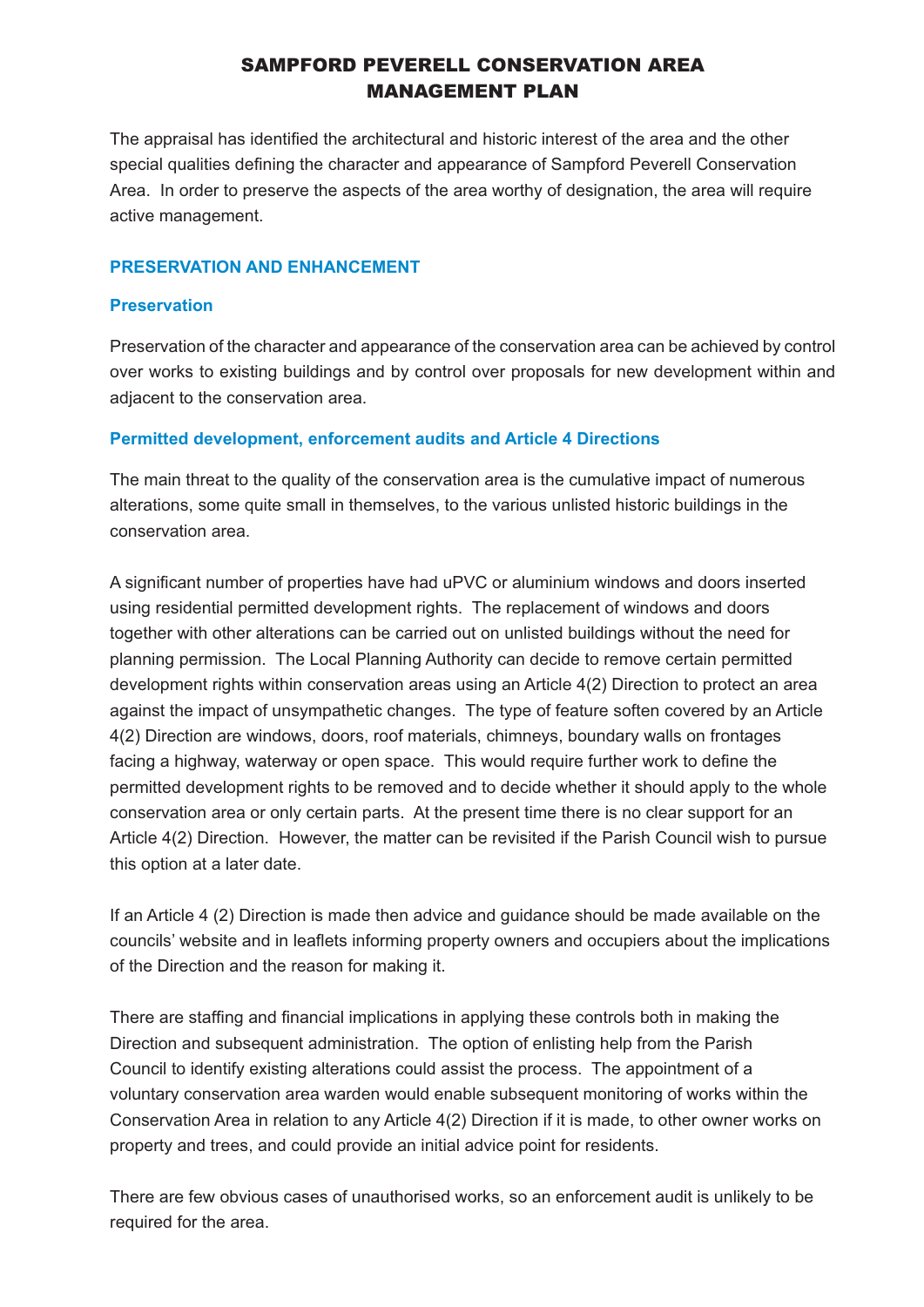#### **DESIGN PRINCIPLES**

Any proposals for new development will be expected to preserve or enhance the character and appearance of Sampford Peverell Conservation Area and to comply with the relevant development plan policies (see Appendix 2).

Where development or redevelopment is acceptable in principle then scale, massing, proportions and height of new buildings will be expected to reflect those of the existing built environment of the immediate context or of the wider conservation area context. This does not mean that a pastiche would be expected. Good quality modern design can also make a positive contribution providing it is respectful to the architecture of existing buildings. Layouts, boundary treatments and landscaping schemes will also be expected to make clear visual reference to those traditionally found in the village.

Appropriate external materials and finishes will be required on all new development within or affecting the setting of the Sampford Peverell Conservation Area. Traditional materials typical of the conservation area will be encouraged to complement the existing buildings. Where modern materials are proposed these should harmonise with the colours and textures of the built heritage.

Extensions and alterations to existing buildings will be encouraged to follow the scale, proportions, detailing and materials of the existing property.

#### **ENHANCEMENT**

The corner between the churchyard wall and 3,5 Higher Town would benefit from some new hard landscaping, a new bench and perhaps a planter. There is also scope to pursue the possibility of undergrounding of overhead wires (see below) Information on land ownership would need to be ascertained. If it is part of the highway then any scheme would need to be drawn up in conjunction with the County Council as Highway Authority and could potentially attract some funding from the County Council as part of a wider scheme of public realm enhancement. (Photo 29).

The land west of the Village Hall is currently occupied by a portacabin used as a doctor's surgery. This provides a very valuable community service. Unfortunately this temporary building, together with a rather bleak car park to the front and a concrete post with wire mesh fence boundary, is an area of poor townscape that detracts from the appearance of the conservation area. (Photo 30) There is some screening provided by a hedge on the roadside frontage. The portacabin has permission to remain on site until August 2008 or until occupation of the proposed permanent surgery premises whichever is the sooner. A well designed permanent building on the frontage together with a landscaped car park to the rear will be encouraged as this would be a significant enhancement to this part of the conservation area.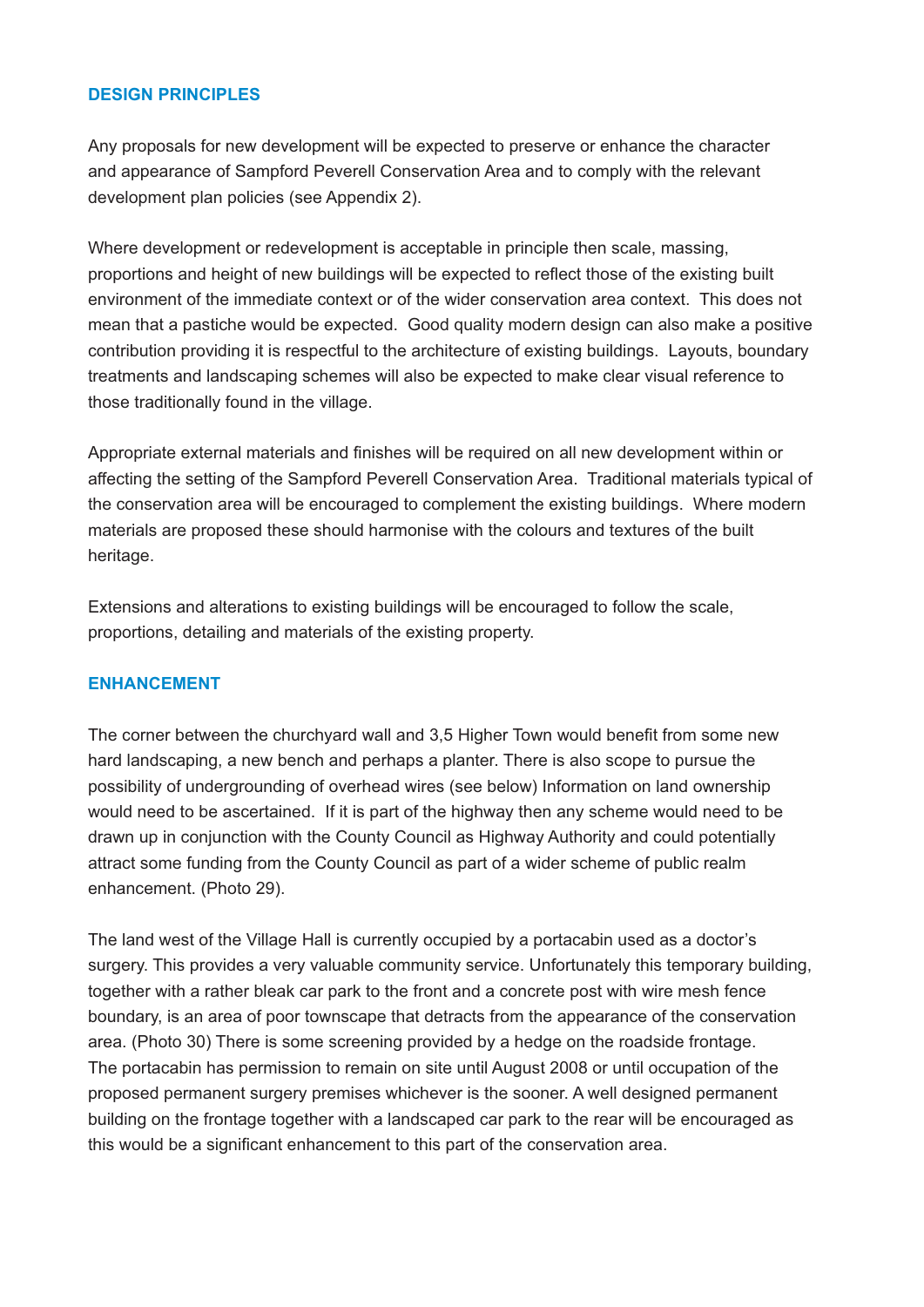Similarly the cleared vacant former garage site on the north side of Lower Town (part inside, part outside the current conservation area boundary) also detracts from the appearance of the conservation area. Development has started and will enhance this part of the conservation area (photo 31).

Overhead wires are an issue throughout the area, particularly along Turnpike and on the south side of both Higher Town (photo 32) and Lower Town. These could be identified in a programme of works to get these wires underground, negotiated with Western Power Distribution and Devon County Council. Their removal would require new lamp columns which should be of a design suited to the character and appearance of the conservation area.

The old highway signs at Turpike are in need of repair and refurbishment. The County Council has responsibility for highway signage and should be approached to suggest that these be sensitively restored as important features in the conservation area. Similarly the milestone on the Turnpike would also benefit from some gentle cleaning to improve its visibility.

There are two small schemes in the Local Improvement Scheme budget for sites in the conservation area including restoration of the church clock and the village pump.

# **ALTERATIONS TO THE CONSERVATION AREA BOUNDARY**

The conservation area boundary for Sampford Peverell was defined on designation in March 1990. As in other conservation areas there is a need to review the current boundary to see if there are adjoining building, groups of buildings or green areas that should be included within the conservation area boundary, areas that should be excluded or any minor adjustments required due to property boundaries or later development lying across the boundary.

The following alterations to the boundary were approved and are shown on Plan 9.

## **Adjustments**

Garden (part) at 1 Ford Orchard, Lower Town is a small area east of this modern house currently within the boundary. It is proposed that this be removed so that the whole property is outside the conservation area.

The verge east of 26 Higher Town is a pleasant green area with a traditional stone boundary wall. The area is currently partly inside and partly outside the Conservation Area. It is proposed that the verge and wall both be included in their entirity.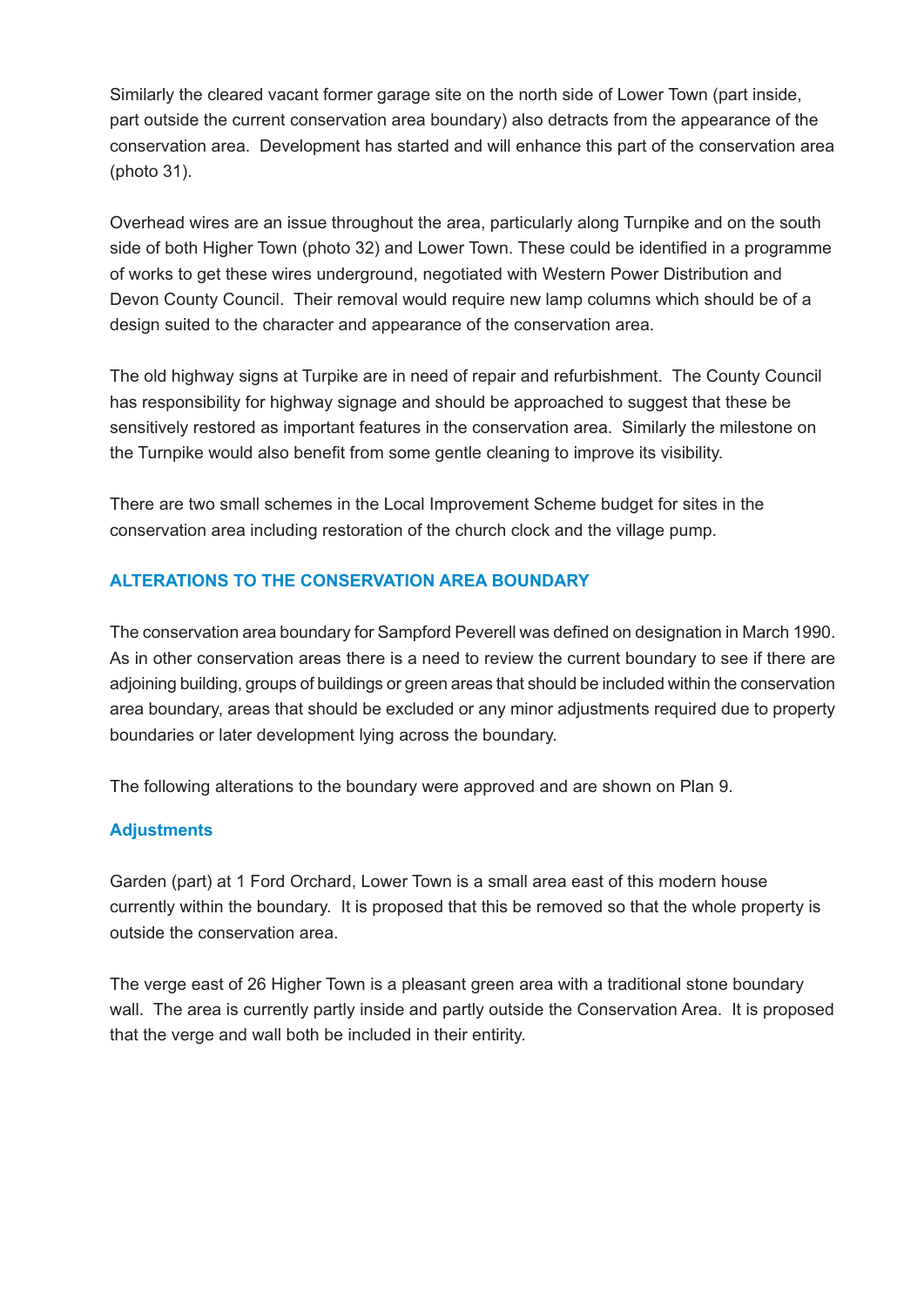### **Additions**

The area south of Turberfield comprises the curtilage of the listed building including tall stone walls above which trees can be glimpsed. (1)

The village recreation ground is a pleasant green open space with the tree lined historic Mill Stream running through. The Mill Stream is culverted beneath the access road into the car park and emerges close to the main road where it is overhung by a lime and a large willow tree. (2)

The garden east of 16 Boobery was outside the conservation area boundary. It is good practice to ensure the whole curtilage of a property is included within the boundary rather than having part covered by the designation and part not covered. (3)

*The numbers in brackets refer to the sites numbered on Plan 9.*